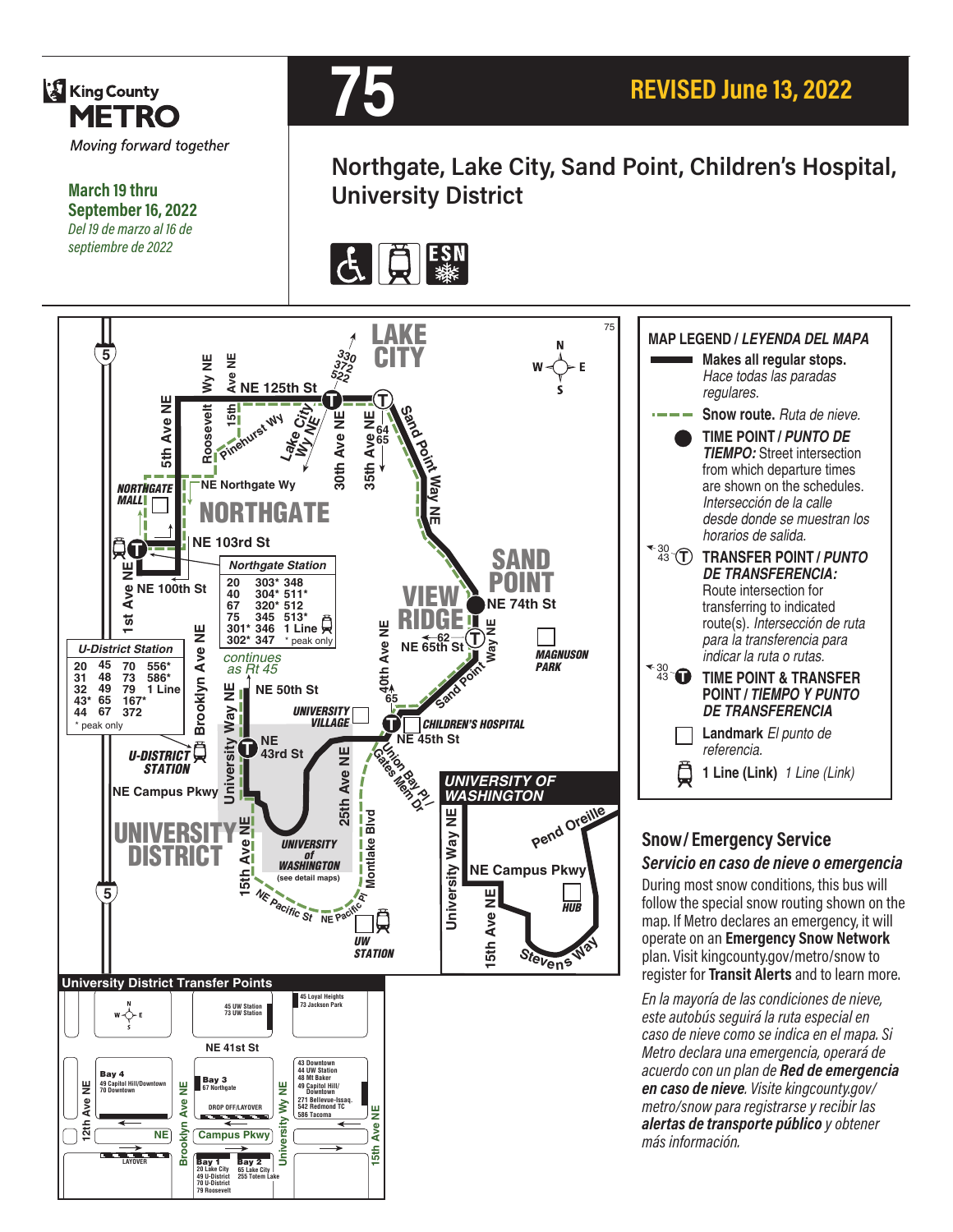#### Route 75 Monday thru Friday to Northgate

*Servicio de lunes a viernes a Northgate*

|                                                                                                                                                                                                                                                                                                                                                                                                              | <b>Laurelhurst Sand Point</b>                                             |                                                     | <b>Lake City</b>                                                             |                                                         |
|--------------------------------------------------------------------------------------------------------------------------------------------------------------------------------------------------------------------------------------------------------------------------------------------------------------------------------------------------------------------------------------------------------------|---------------------------------------------------------------------------|-----------------------------------------------------|------------------------------------------------------------------------------|---------------------------------------------------------|
| U-District<br>Station                                                                                                                                                                                                                                                                                                                                                                                        | <b>Sand Point</b><br>Way NE &<br>40th Ave NE                              | Sand Point<br>Way NE &<br>NE 74th St                | NE 125th St<br>&<br>35th Ave NE                                              | Northgate<br>Station                                    |
| Bay 4<br>Stop #9134                                                                                                                                                                                                                                                                                                                                                                                          | Stop #10562                                                               | Stop #10640                                         | Stop #10860                                                                  | Bay 1<br>Stop #35317                                    |
| 5:30b<br>5:45b                                                                                                                                                                                                                                                                                                                                                                                               | 5:43                                                                      |                                                     | 6:00                                                                         | 6:16                                                    |
| 6:00b<br>$6:15b$<br>$6:31b$<br>$6:47b$                                                                                                                                                                                                                                                                                                                                                                       | $5:58$<br>$6:13$<br>$6:28$<br>6:45                                        |                                                     | 6:15<br>6:30<br>6:45<br>6:45<br>7:02<br>7:18<br>7:33<br>7:44<br>7:55<br>8:05 | 6:32<br>6:47<br>7:03<br>7:20<br>7:38<br>7:53<br>8:04    |
| 0.47<br>7:02b<br>7:12b<br>7:33b<br>7:33b                                                                                                                                                                                                                                                                                                                                                                     | 7:01<br>$\frac{16}{26}$<br>$\frac{26}{37}$<br>$\frac{47}{27}$<br>7<br>ļ   |                                                     |                                                                              |                                                         |
|                                                                                                                                                                                                                                                                                                                                                                                                              | 7<br>7                                                                    |                                                     |                                                                              | $\frac{8:15}{8:25}$                                     |
| $7:43b$<br>$7:55b$<br>$8:06b$                                                                                                                                                                                                                                                                                                                                                                                | $7:57$<br>8:09<br>8:21<br>8:31<br>8:41                                    |                                                     | $8:15$<br>$8:26$<br>$8:38$<br>$8:48$<br>$8:58$<br>0.00                       | $8:35$<br>$8:46$                                        |
| 8:16b<br>8:26b                                                                                                                                                                                                                                                                                                                                                                                               |                                                                           |                                                     |                                                                              | $8:58$<br>$9:08$<br>$9:18$                              |
| 8:36b<br>8:46b<br>$8:56b$<br>$9:06b$                                                                                                                                                                                                                                                                                                                                                                         | $8:51$<br>$9:01$<br>$9:11$<br>$9:22$<br>$9:32$<br>$9:32$                  |                                                     | $9:08$<br>$9:18$<br>$9:28$<br>$9:39$<br>$9:49$<br>0.50                       | $9:28$<br>$9:38$<br>$9:47$                              |
| 9:16b                                                                                                                                                                                                                                                                                                                                                                                                        |                                                                           | 9:48                                                |                                                                              | $\frac{9:58}{10:08}$                                    |
| 9:25b<br>9:25b<br>9:35b<br>9:50b<br>10:05b                                                                                                                                                                                                                                                                                                                                                                   | $9:41$<br>$9:50$<br>$10:04$<br>$10:19$                                    | $\frac{9:57}{10:11}$<br>10:26                       | $9:58$<br>$10:07$<br>$10:21$<br>$10:36$<br>$10:51$<br>$11:08$<br>$11:23$     | $\frac{10:17}{10:26}$<br>$\frac{10:40}{10:40}$<br>10:55 |
| 10:20b                                                                                                                                                                                                                                                                                                                                                                                                       | $10:34$<br>$10:50$<br>$11:05$<br>$11:20$<br>$11:35$<br>$11:50$<br>$12:05$ | $10:41$<br>$10:58$<br>$11:13$<br>$11:28$            | 1<br>3                                                                       | 11:09<br>11:26<br>11:41                                 |
| 0:200<br>0:35b<br>0:50b<br>1:05b<br>1:20b<br>1:50b<br>$\begin{bmatrix} 1 & 0 \\ 1 & 0 \\ 1 & 1 \\ 1 & 1 \\ 1 & 1 \\ 1 & 1 \\ 1 & 1 \\ 1 & 1 \\ 1 & 1 \\ 1 & 1 \\ 1 & 1 \\ 1 & 1 \\ 1 & 1 \\ 1 & 1 \\ 1 & 1 \\ 1 & 1 \\ 1 & 1 \\ 1 & 1 \\ 1 & 1 \\ 1 & 1 \\ 1 & 1 \\ 1 & 1 \\ 1 & 1 \\ 1 & 1 \\ 1 & 1 \\ 1 & 1 \\ 1 & 1 \\ 1 & 1 \\ 1 & 1 \\ 1 & 1 \\ 1 & 1 \\ 1 & 1 \\ 1 & 1 \\ 1 & 1 \\ 1 & 1 \\ 1 & $<br>1 |                                                                           | $11:1311:2811:4311:5812:1312:23$                    | $\frac{1:2}{1:3}$<br>$\frac{1:5}{2:2}$<br>1<br>8<br>3<br>1                   | 1:56<br>1<br>1<br>$2:11$<br>$2:26$<br>1                 |
| 11:50b<br>12:05b<br>12:20b                                                                                                                                                                                                                                                                                                                                                                                   | 2:05<br>1<br>12:20<br>12:35                                               |                                                     | 12:08<br>12:23<br>12:38<br>12:53                                             | 12:41<br>12:56<br>1:11                                  |
| 12:34b<br>12:49b                                                                                                                                                                                                                                                                                                                                                                                             | 12:49<br>1:04                                                             | 12:28<br>12:43<br>12:58<br>1.13<br>$\frac{1:13}{2}$ | 1:08<br>1:22                                                                 | 1:26<br>1:40                                            |
| 1:04b<br>1:19b<br>1:34b<br>1:49b                                                                                                                                                                                                                                                                                                                                                                             | 1:20                                                                      | 1:29<br>1:44                                        | 1:38<br>1:53<br>2:08                                                         | 1:56<br>2:11<br>2:27<br>2:43                            |
| 2:05b<br>2:20b                                                                                                                                                                                                                                                                                                                                                                                               | $1:35$<br>$1:50$<br>$2:05$<br>$2:22$<br>$2:37$                            | $\frac{1:59}{2:14}$<br>2:31<br>2:46                 | $\frac{1}{2}$ :24<br>$\frac{2:41}{2:56}$                                     | $\frac{1}{3:00}$<br>3:15                                |
| 2:35b<br>2:50b<br>3:06b                                                                                                                                                                                                                                                                                                                                                                                      | 2:52<br>3:08<br>$3:24$<br>$3:41$                                          | 3:01<br>3:17<br>3:33                                | 3:11<br>3:27<br>3:43                                                         | 3:30<br>3:46<br>4:02                                    |
| 3:22b<br>3:39b                                                                                                                                                                                                                                                                                                                                                                                               | 3:58                                                                      | 3:50<br>4:08                                        | 4:01<br>4:19                                                                 | 4:20<br>4:38<br>4:53                                    |
| $3:54b$<br>$4:09b$<br>$4:24b$<br>$4:39b$                                                                                                                                                                                                                                                                                                                                                                     | $4:13$<br>$4:28$<br>4:43<br>4:59                                          | $4:23$<br>$4:38$<br>4:53<br>5:09                    | 4:34<br>4:49<br>5:05<br>5:21                                                 | 5:08<br>5:24<br>5:40                                    |
| 4:49b                                                                                                                                                                                                                                                                                                                                                                                                        | 5:09<br>5:19                                                              | 5:19                                                | 5:31                                                                         | 5:50                                                    |
| 4:59b<br>5:09b                                                                                                                                                                                                                                                                                                                                                                                               | 5:29                                                                      | 5:29<br>5:39                                        | 5:41<br>5:51                                                                 | 6:00<br>6:10                                            |
| 5:19b<br>5:29b                                                                                                                                                                                                                                                                                                                                                                                               | :38<br>5<br>5:47                                                          | 5<br>:48<br>:57<br>5                                | 6:00<br>6:08                                                                 | 6:19<br>6:27                                            |
| 5:39b<br>5:49b                                                                                                                                                                                                                                                                                                                                                                                               | :5<br>5<br>7<br>6:07                                                      | 6:0<br>7<br>$6:17$<br>$6:26$                        | 6:17<br>$6:27$<br>$6:36$                                                     | 6:36<br>6:45                                            |
| 5:59b<br>6:09b<br>6:19b                                                                                                                                                                                                                                                                                                                                                                                      | 6:16<br>6:26<br>6:36                                                      | 6:35<br>6:45                                        | 6:45<br>6:55                                                                 | 6:54<br>: 04<br>7<br>7:14                               |
| 6:29b<br>6:38b<br>6:51b                                                                                                                                                                                                                                                                                                                                                                                      | 6:46<br>$6:55$<br>7:07                                                    | 6:55<br>7:04<br>7<br>:16                            | 7:05<br>7:14<br>: 26<br>7                                                    | -----<br>7:24<br>7:32<br><u>7:43</u>                    |

|                                                                                                |                   | Laurelhurst Sand Point | <b>Lake City</b> |             |  |  |
|------------------------------------------------------------------------------------------------|-------------------|------------------------|------------------|-------------|--|--|
| U-District                                                                                     | <b>Sand Point</b> | <b>Sand Point</b>      | NE 125th St      | Northgate   |  |  |
| <b>Station</b>                                                                                 | Way NE &          | Way NE &               | &                | Station     |  |  |
| Bay 4                                                                                          | 40th Ave NE       | NE 74th St             | 35th Ave NE      | Bay 1       |  |  |
| Stop #9134                                                                                     | Stop #10562       | Stop #10640            | Stop #10860      | Stop #35317 |  |  |
| 7:05b                                                                                          | 7:21              | 7:30                   | 7:39             | 7:56        |  |  |
| 7:20b                                                                                          | 7:36              | 7:44                   | 7:53             | 8:10        |  |  |
| 7:33b                                                                                          | 7:49              | 7:57                   | 8:06             | 8:23        |  |  |
| 7:47b                                                                                          | 8:03              | 8:11                   | 8:20             | 8:37        |  |  |
| 8:02b                                                                                          | 8:18              | 8:26                   | 8:35             | 8:52        |  |  |
| 8:17b                                                                                          | 8:33              | 8:41                   | 8:50             | 9:07        |  |  |
| 8:32b                                                                                          | 8:48              | 8:56                   | 9:05             | 9:22        |  |  |
| 8:47b                                                                                          | 9:03              | 9:10                   | 9:19             | 9:36        |  |  |
| 9:02b                                                                                          | 9:17              | 9:24                   | 9:33             | 9:50        |  |  |
| 9:15h                                                                                          | 9:30              | 9:37                   | 9:46             | 10:03       |  |  |
| 9:30b                                                                                          | 9:45              | 9:52                   | 10:01            | 10:18       |  |  |
| 9:59b                                                                                          | 10:14             | 10:21                  | 10:29            | 10:44       |  |  |
| 10:27b                                                                                         | 10:40             | 10:46                  | 10:54            | 11:09       |  |  |
| 10:57h                                                                                         | 11:10             | 11:16                  | 11:24            | 11:39       |  |  |
| 11:27b                                                                                         | 11:40             | 11:46                  | 11:54            | 12:09       |  |  |
| 11:57b                                                                                         | 12:10             | 12:16                  | 12:23            | 12:37       |  |  |
| 12:26b                                                                                         | 12:38             | 12:44                  | 12:51            | 1:05        |  |  |
| 12:56b                                                                                         | 1:08              | 1:14                   | 1:21             | 1:35        |  |  |
| 1:26b<br>1:38<br>1:51<br>2:05<br>1:44                                                          |                   |                        |                  |             |  |  |
| <b>Bold PM time</b><br>Trip starts University Way NE & NE 50th St 1-3<br>b<br>minutes earlier. |                   |                        |                  |             |  |  |



**This trip is cancelled.** To address ongoing operational and vehicle maintenance capacity limitations, some trips have been temporarily cancelled.

# **Holiday Information**

#### *Información sobre días festivos*

This route will operate its Sunday schedule on the following holidays. *Esta ruta operará según su horario de domingo en los siguientes días festivos.*

Memorial Day **May 30** *Día de los Caídos 30 de mayo* Independence Day July 4<br>
Día de la independencia 4 de julio *Día de la independencia 4 de julio* Labor Day September 5 *Día del Trabajo 5 de septiembre*

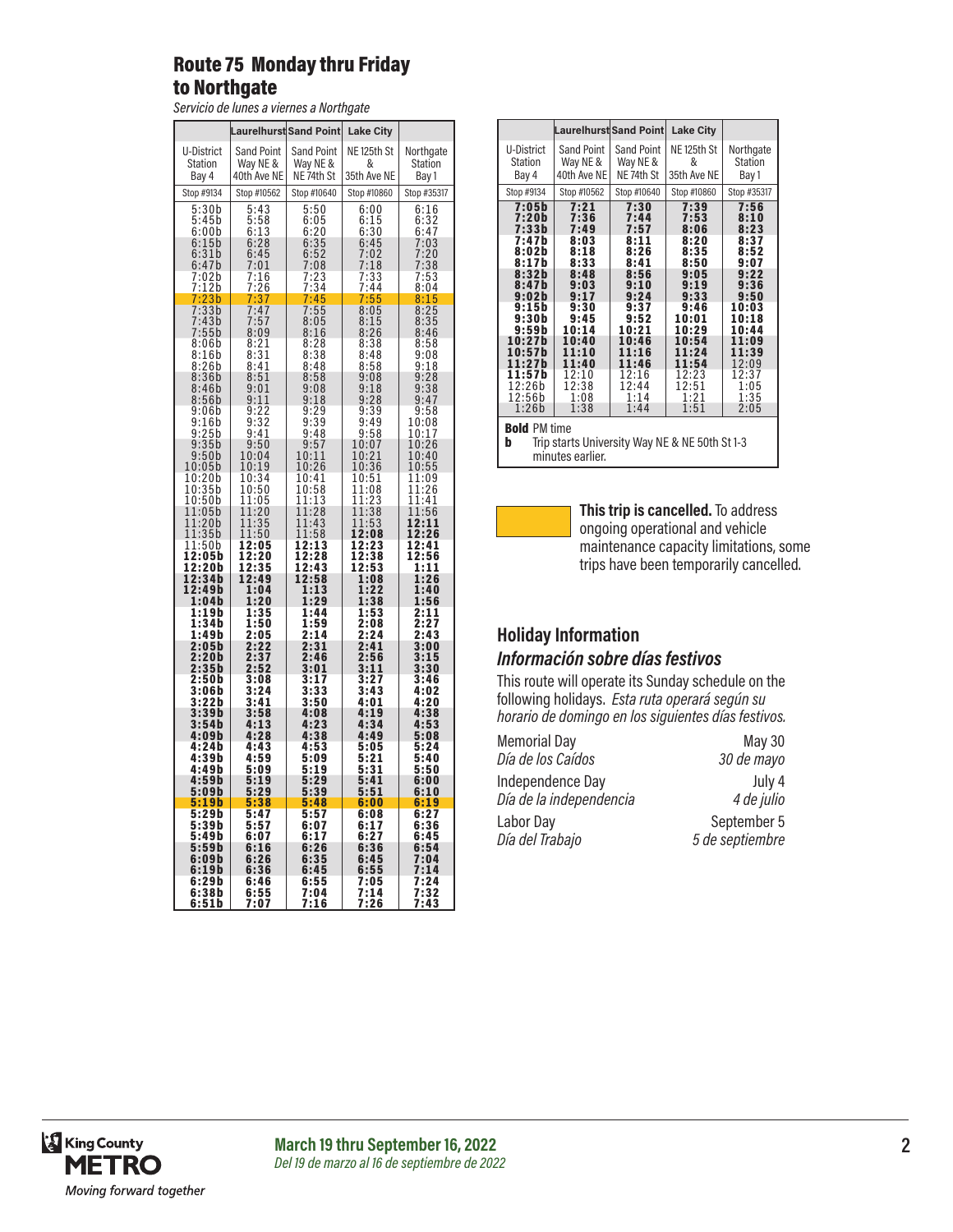#### Route 75 Monday thru Friday to University District

*Servicio de lunes a viernes a Distrito Universitario*

|                                                          | <b>Lake City</b>                                |                                                | <b>Sand Point Laurelhurst</b>         |                                       |                            |
|----------------------------------------------------------|-------------------------------------------------|------------------------------------------------|---------------------------------------|---------------------------------------|----------------------------|
| Northgate<br><b>Station</b><br>Bay 1                     | NE <sub>125th</sub> St<br>& Lake City<br>Way NE | <b>Sand Point</b><br>Way NE &<br>NE 74th St    | Sand Point<br>Way NE &<br>40th Ave NE | U-District<br><b>Station</b><br>Bay 5 | To Route                   |
| Stop #35317                                              | Stop #9670                                      | Stop #9900                                     | Stop #9978                            | Stop #9582                            |                            |
| 4:58                                                     | 5:10                                            | $\frac{5:17}{5:35}$                            | 5:23                                  | 5:35                                  | 45                         |
| 5:14                                                     | 5:26<br>5<br>:40                                | 5:49                                           | 5:41                                  | $\frac{5:53}{6:08}$<br>6:23           | 45                         |
| $\frac{5:28}{5:43}$                                      | $5:55$<br>$6:11$                                | 6:04                                           | $\frac{5:56}{6:11}$                   |                                       |                            |
| 5:59<br>6:14                                             | 6:26                                            | 6:20<br>6:35                                   | 6:27<br>6:43                          | 6:40<br>6:56                          |                            |
| 6:29                                                     | 6:41                                            | 6:51                                           | 6:59<br>7:14                          | 7:13                                  |                            |
| 6:44<br>6:59                                             | 6:56<br>7:11                                    | 7:06                                           | :29<br>7                              | 7:28<br>7:44                          |                            |
| 7:14                                                     | 26<br>7:                                        | 7:21<br>7:36<br>7:36                           | 7:44                                  | 8:00                                  |                            |
|                                                          | $7:41$<br>$7:56$<br>I                           | $7:51$<br>8:06                                 | $7:59$<br>$8:14$                      | $\frac{8:16}{8:31}$                   |                            |
| $7:29$<br>$7:44$<br>$7:59$<br>$8:13$<br>$8:27$<br>$9:42$ | $8:11$<br>$8:25$<br>$8:39$                      |                                                | $8:30$<br>$8:44$<br>$8:58$            | 8:47                                  |                            |
|                                                          |                                                 | $8:21$<br>$8:35$<br>$8:49$                     |                                       | $\frac{9:01}{9:15}$                   |                            |
| 8:42                                                     | $\frac{8:54}{9:10}$                             | 9:03                                           | 9:12                                  | 9:29                                  |                            |
| 8:58<br>9:14                                             | 9:26                                            | 9:19<br>9:35                                   | 9:27<br>9:43                          | 9:44<br>10:00                         |                            |
| 9:29                                                     | 9:41                                            | 9:50                                           |                                       |                                       |                            |
| 9:43                                                     | 9:55                                            | 10:04                                          | $\frac{9:58}{10:12}$                  | $\frac{10:15}{10:29}$                 |                            |
| 9:58                                                     | $10:10$<br>$10:26$                              | $\frac{10:19}{10:35}$<br>$\frac{10:35}{10:52}$ | $\frac{10:27}{10:43}$                 | 10:44<br>1:00<br>1                    |                            |
| $10:14$<br>$10:31$                                       | 10:4<br>3                                       |                                                | 11:00                                 | 11:17                                 |                            |
| 10:46<br>11:01                                           | 10:58<br>11:13                                  | 11:07<br>11:22                                 | 1<br>1:15<br>11:30                    | 32<br>11:<br>11:47                    |                            |
| $\begin{array}{c} 11:16 \\ 11:31 \end{array}$            | 11:28                                           | $\frac{11:37}{11:52}$                          | 11:45                                 | 12:02<br>12:17                        |                            |
| 11:46                                                    | $\overline{1}$<br>1:43<br>1:58<br>1             | $\frac{11.52}{12:07}$                          | 2:00<br>1<br>1<br>2:15                | 12:32                                 |                            |
| 12:01                                                    | 1<br>2:13                                       | 12:22                                          | 12:30                                 | 12:47                                 |                            |
| 12:16<br>12:31                                           | 2:28<br>1<br>12:43                              | 12:37<br>12:52                                 | 12:45<br>1:00                         | 1:02<br>1:17                          |                            |
| 12:46                                                    | 12:58                                           | 1:07                                           | 1:15                                  | 1:32                                  |                            |
| 1:01<br>1:16                                             | 1:13<br>1:28                                    | 1:22<br>1:37                                   | 1:30<br>1:45                          | 1:47<br>2:02                          |                            |
| 1:31                                                     | 1:43                                            | 1:52                                           | 2:00                                  | 2:17                                  |                            |
| 1:46<br>2:01                                             | 1:58<br>2:13                                    | 2:07<br>2:22                                   | 2:15<br>2:30                          | 2:32<br>2:48                          |                            |
| 2:16                                                     |                                                 | 7                                              | 2:45                                  | 3:05                                  |                            |
| $\bar{2}:\bar{3}1$                                       | $\frac{2:28}{2:43}$                             | $\frac{2:3}{2:5}$<br>$\overline{2}$            | $\frac{3:00}{3:15}$<br>$3:30$         | $\frac{3:20}{3:35}$                   |                            |
| 2:45<br>3:00                                             | 2:58<br>3:13                                    | 3:07<br>3:22                                   |                                       | 3:50                                  |                            |
| 3:10                                                     | 3:23                                            | 3:32                                           | 3:40                                  | 4:00                                  |                            |
| 3:20<br>3:30                                             | 3:33<br>3:43                                    | 3:42                                           | 3:50<br>4:00                          | 4:10                                  |                            |
| 3:40                                                     | 3:53                                            | $3:52$<br>$4:02$                               | 4:10                                  | 4:20<br>4:30                          |                            |
| 3:50<br>4:00                                             | 4:03                                            | 4:12                                           | 4:20<br>4:30                          | 4:40<br>4:50                          |                            |
| 4:10                                                     | $4:13$<br>$4:23$                                | $4:22$<br>$4:32$                               | 4:40                                  | 5:00                                  |                            |
| 4:20<br>4:30                                             | 4:33<br>4:43                                    | 4:42<br>4:52                                   | 4:50<br>5:01                          | 5:10<br>5:21                          |                            |
| 4:40                                                     | 4:53                                            | 5:02                                           | 5:11                                  | 5:31                                  |                            |
| 4:50<br>5:00                                             | 5:03<br>5:13                                    | 5:12<br>5:2<br>$\overline{2}$                  | 5:21<br>5:31                          | 5:41<br>5:51                          |                            |
| 5:10                                                     | 5:23                                            | 5:3<br>$\overline{2}$                          | 5:40                                  | 6:00                                  |                            |
| 5:20<br>5:30                                             | 5:33<br>5:43                                    | 5:42<br>5:52                                   | 5:50<br>6:00                          | 6:10<br>6:20                          | 45<br>45<br>45<br>45       |
| 5:40                                                     | 5:53                                            | 6:02                                           | 6:09                                  | 6:29                                  |                            |
| 5:50                                                     | 6:03<br>6:13                                    | 6:12<br>6:22                                   | 6:19                                  | 6:38<br>6:47                          |                            |
| 6:00<br>6:10                                             | 6:23                                            | 6:32                                           | 6:29<br>6:39                          | 6:56                                  | 45<br>45<br>45<br>45<br>45 |
| 6:20                                                     | 6:33                                            | 6:42                                           | 6:49                                  | 7:06                                  |                            |
| 6:30<br>6:45                                             | 6:43<br>6:58                                    | 6:52<br>7<br>7:0                               | 6:58<br>7:13                          | 7:15<br>7:29                          | 45<br>45                   |

| Northgate                                                                                                                                                 | NE 125th St                                                                                                                        |                                                                                                                                    |                                                                                                                                    |                                                                                                                                    |                                                                                              |
|-----------------------------------------------------------------------------------------------------------------------------------------------------------|------------------------------------------------------------------------------------------------------------------------------------|------------------------------------------------------------------------------------------------------------------------------------|------------------------------------------------------------------------------------------------------------------------------------|------------------------------------------------------------------------------------------------------------------------------------|----------------------------------------------------------------------------------------------|
| Station<br>Bay 1                                                                                                                                          | & Lake City<br>Way NE                                                                                                              | Sand Point<br>Way NE &<br>NE 74th St                                                                                               | <b>Sand Point</b><br>Way NE &<br>40th Ave NE                                                                                       | U-District<br>Station<br>Bay 5                                                                                                     | To Route                                                                                     |
| Stop #35317                                                                                                                                               | Stop #9670                                                                                                                         | Stop #9900                                                                                                                         | Stop #9978                                                                                                                         | Stop #9582                                                                                                                         |                                                                                              |
| 7:00<br>7:15<br>7:30<br>7:45<br>8:00<br>8:15<br>8:30<br>8:45<br>9:00<br>9:30<br>10:00<br>10:30<br>11:00<br>11:30<br>12:00<br>12:30<br><b>Bold PM time</b> | 7:13<br>7:28<br>7:42<br>7:57<br>8:12<br>8:27<br>8:42<br>8:57<br>9:12<br>9:42<br>10:12<br>10:42<br>11:12<br>11:42<br>12:12<br>12:42 | 7:22<br>7:37<br>7:51<br>8:06<br>8:21<br>8:36<br>8:51<br>9:06<br>9:21<br>9:51<br>10:20<br>10:49<br>11:19<br>11:49<br>12:19<br>12:49 | 7:28<br>7:43<br>7:57<br>8:12<br>8:27<br>8:42<br>8:57<br>9:12<br>9:27<br>9:57<br>10:26<br>10:55<br>11:24<br>11:54<br>12:24<br>12:54 | 7:44<br>7:58<br>8:12<br>8:27<br>8:42<br>8:57<br>9:12<br>9:27<br>9:42<br>10:11<br>10:40<br>11:07<br>11:35<br>12:05<br>12:35<br>1:05 | 45<br>45<br>45<br>45<br>45<br>45<br>45<br>45<br>45<br>45<br>45<br>45<br>45<br>45<br>45<br>45 |



**This trip is cancelled.** To address ongoing operational and vehicle maintenance capacity limitations, some trips have been temporarily cancelled.

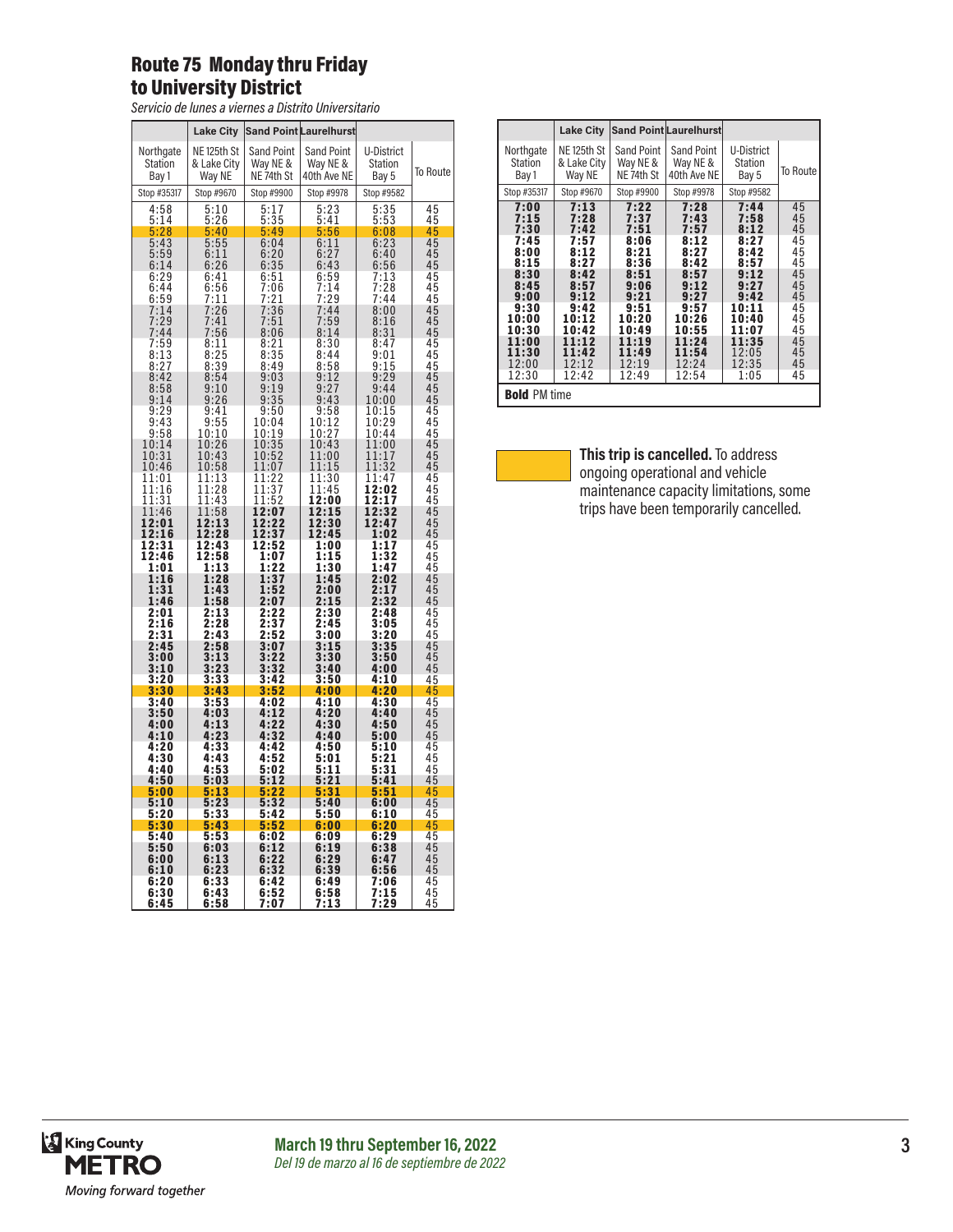### Route 75 Saturday to University District

*Servicio de al sábado a Distrito Universitario*

|                              | Lake City        |                   | <b>Sand Point Laurelhurst</b> |               |                 |
|------------------------------|------------------|-------------------|-------------------------------|---------------|-----------------|
| Northgate                    | NE 125th St      | <b>Sand Point</b> | Sand Point                    | U-District    |                 |
| Station                      | & Lake City      | Way NE &          | Way NE &                      | Station       |                 |
| Bay 1                        | Way NE           | NE 74th St        | 40th Ave NE                   | Bay 5         | To Route        |
| Stop #35317                  | Stop #9670       | Stop #9900        | Stop #9978                    | Stop #9582    | 45              |
| 5:30                         | 5:42             | 5:51              | 5:57                          | 6:10          |                 |
| 6:00                         | $6:12$<br>$6:42$ | 6:21              | $6:27$<br>$6:57$              | 6:40          | 45              |
| 6:30<br>7:00                 | 7:12             | 6:51<br>7:21      | 7:27                          | 7:10<br>7:41  | 45<br>45        |
| 7:15                         | 7:27             | 7:36              | 7:42                          | 7:56          | 45              |
| 7:30                         | 7:42             | 7:51              | 7:57                          | 8:11          | 45              |
| 7:45                         | $7:57$<br>8:12   | 8:06              | $8:12$<br>$8:27$              | 8:26          | $\frac{45}{45}$ |
| 8:00<br>8:15                 | 8:27             | 8:21<br>8:36      | 8:43                          | 8:41<br>8:57  | 45              |
| 8:30                         | 8:43             | 8:52              | 8:59                          | 9:14          | 45              |
| 8:45                         | 8:58             | 9:07              | 9:14                          | 9:30          | 45              |
| 9:00                         | 9:13             | 9:22              | 9:29                          | 9:45          | 45              |
| 9:15                         | 9:28             | 9:37              | 9:44                          | 10:00         | 45              |
| 9:30                         | 9:43             | 9:52              | 9:59                          | 10:15         | 45              |
| 9:45                         | 9:58             | 10:07             | 10:14                         | 10:31         | 45              |
| 10:00                        | 10:13            | 10:22             | 10:29                         | 10:46         | 45              |
| 10:15                        | 10:28            | 10:37             | 10:44                         | 11:01         | 45              |
| 10:30                        | 10:43            | 10:52             | 10:59                         | 11:16         | 45              |
| 10:45                        | 10:58            | 11:07             | 11:14                         | 11:31         | 45              |
| 11:00                        | 11:13            | 11:22             | 11:29                         | 11:46         | 45              |
| 11:15                        | 11:28            | 11:37             | 11:44                         | 12:01         | 45              |
| 11:30                        | 11:43            | 11:52             | 11:59                         | 12:16         |                 |
| 11:45                        | 11:58            | 12:07             | 12:14                         | 12:31         | $\frac{45}{45}$ |
| 12:00                        | 12:13            | 12:22             | 12:29                         | 12:46         | 45              |
| 12:15                        | 12:28            | 12:37             | 12:44                         | 1:01          | 45              |
| 12:30                        | 12:43            | 12:52             | 12:59                         | 1:16          | 45              |
| 12:45                        | 12:58            | 1:07              | 1:14                          | 1:31          | 45              |
| 1:00                         | 1:13             | 1:22              | 1:29                          | 1:46          | 45              |
| 1:15                         | 1:28             | 1:37              | 1:44                          | 2:01          | 45              |
| 1:30                         | 1:43             | 1:52              | 1:59                          | 2:16          | 45              |
| 1:45                         | 1:58             | 2:07              | 2:14                          | 2:31          | 45              |
| 2:00                         | 2:13             | 2:22              | 2:29                          | 2:46          | 45              |
| 2:15                         | 2:28             | 2:37              | 2:44                          | 3:01          | 45              |
| 2:30                         | 2:43             | 2:52              | 2:59                          | 3:16          | 45              |
| 2:45                         | 2:58             | 3:07              | 3:14                          | 3:31          | 45              |
| 3:00                         | 3:13             | 3:22              | 3:29                          | 3:46          | 45              |
| $3:15$<br>$3:30$             | 3:28             | 3:37              | 3:44                          | 4:01          | 45              |
| 3:45                         | 3:43             | 3:52              | 3:59                          | 4:16          | 45              |
|                              | 3:58             | 4:07              | 4:14                          | 4:31          | 45              |
| 4:00                         | 4:13             | 4:23              | 4:30                          | 4:47          | 45              |
| 4:15                         | 4:28             | 4:38              | 4:45                          | 5:02          | 45              |
| 4:30                         | 4:43             | 4:53              | 5:00                          | 5:17          | 45              |
| 4:45                         | 4:58             | 5:08              | 5:15                          | 5:32          | 45              |
| 5:00                         | 5:13             | 5:23              | 5:30                          | 5:47          | 45              |
| 5:15                         | 5:28             | 5:38              | 5:45                          | 6:02          | 45              |
| 5:30                         | 5:43             | 5:52              | 5:59                          | 6:16          | 45              |
| 5:45                         | 5:58             | 6:07              | 6:13                          | 6:30          | 45              |
| 6:00                         | 6:13             | 6:22              | 6:28                          | 6:45          | 45              |
| 6:15                         | 6:28             | 6:37              | 6:43                          | 7:00          | 45              |
| 6:30                         | 6:43             | 6:52              | 6:58                          | 7:14          | 45              |
| 6:45                         | 6:58             | 7:07              | 7:13                          | 7:29          | 45              |
| 7:00                         | 7:13             | 7:22              | 7:28                          | 7:44          | 45              |
| 7:15                         | 7:27             | 7:36              | 7:42                          | 7:58          | 45              |
| 7:30<br>7:45                 | 7:42             | 7:51              | 7:57                          | 8:13          | 45              |
| 8:00                         | 7:57             | 8:05              | 8:11                          | 8:26          | 45              |
|                              | 8:12             | 8:20              | 8:26                          | 8:41          | 45              |
| $8:15$<br>$8:30$             | 8:27             | 8:35              | 8:41                          | 8:56          | 45              |
|                              | 8:42             | 8:50              | 8:56                          | 9:11          | 45              |
| 8:45                         | 8:57             | 9:05              | 9:11                          | 9:26          | 45              |
| 9:00                         | 9:12             | 9:20              |                               | 9:41          | 45              |
| 9:30                         | 9:42             | 9:50              | $9:26$<br>$9:55$              | 10:09         | 45              |
| 10:00                        | 10:12            | 10:20             | 10:25                         | 10:39         | 45              |
| 10:30                        | 10:42            | 10:50             | 10:55                         | 11:09         | 45              |
| 11:00                        | 11:12            | 11:20             | 11:25                         | 11:38         | 45              |
| 11:30                        | 11:42            | 11:50             | 11:55                         | 12:08         | 45              |
| 12:00                        | 12:12<br>12:42   | 12:20<br>12:50    | 12:25                         | 12:38<br>1:08 | 45<br>45        |
| 12:30<br><b>Bold PM time</b> |                  |                   | 12:55                         |               |                 |

### Route 75 Saturday to Northgate

*Servicio de al sábado a Northgate*

|                          |                               | Laurelhurst Sand Point        | <b>Lake City</b>  |                                      |
|--------------------------|-------------------------------|-------------------------------|-------------------|--------------------------------------|
|                          |                               |                               |                   |                                      |
| U-District<br>Station    | <b>Sand Point</b><br>Way NE & | <b>Sand Point</b><br>Way NE & | NE 125th St<br>&  | Northgate<br>Station                 |
| Bay 4                    | 40th Ave NE                   | NE 74th St                    | 35th Ave NE       | Bay 1                                |
| Stop #9134               | Stop #10562                   | Stop #10640                   | Stop #10860       | Stop #35317                          |
| 5:47b                    | 5:58                          | 6:02                          | 6:10              | 6:26                                 |
| 6:17b<br>6:47b           | $6:28$<br>$6:58$              | $6:32$<br>$7:03$              | 6:40<br>7:11      | $6:57$<br>$7:28$<br>$7:58$<br>$8:15$ |
| 7:17b<br>7:33b           | 7:28                          | 7:33                          | 7:41              |                                      |
| 7:49b                    | 7:44<br>8:01                  | 7:49<br>8:06                  | 7:58<br>8:15      | 8:32                                 |
| 8:04b                    | 8:16                          | $8:21$<br>$8:36$              | 8:30              | 8:47                                 |
| 8:19b<br>8:36b           | 8:31<br>8:48                  | 8:53                          | 8:45<br>9:02      | 9:02<br>9:19                         |
| 8:51b                    | 9:03                          | 9:08                          | 9:17              | 9:34                                 |
| 9:06b<br>9:21b           | 9:18<br>9:33                  | 9:23<br>9:38                  | 9:32<br>9:47      | 9:51<br>10:06                        |
| 9:36b                    | 9:49                          | 9:54                          | 10:03             | 10:23                                |
| 9:51b<br>10:06b          | 10:04<br>10:19                | 10:09<br>10:24                | 10:18<br>10:33    | 10:39<br>10:54                       |
| 10:21b                   | 10:34                         | 10:39                         | 10:48             | 11:09                                |
| 10:36b<br>10:51b         | 10:49<br>11:04                | 10:54<br>11:09                | 11:03<br>11:18    | 11:24<br>11:39                       |
| 11:06b<br>$11:22\bar{b}$ | 11:19<br>11:35                | 11:25<br>11:41                | 11:34             | 11:55                                |
| 11:37b                   | 11:50                         | 11:56                         | 11:50<br>12:05    | 12:11<br>12:26                       |
| 11:52b<br>12:07b         | 12:05<br>2:21<br>1            | 12:11<br>12:27                | 12:20<br>12:36    | 12:41<br>12:57                       |
| 12:22b                   | 12:36                         | 12:42                         | 12:51             | 1:12                                 |
| 12:38b<br>12:53b         | 12:52<br>1:07                 | 12:58<br>1:13                 | 1:07<br>1:22      | 1:28<br>1:43                         |
| 1:08b                    | 1:22                          | 1:28                          | 1:37              | 1:58                                 |
| 1:23b<br>1:38b           | 1:37<br>1:52                  | 1:43<br>1:58                  | 1:52<br>2:07      | 2:13<br>2:28                         |
| 1:53b                    | 2:07                          | 2:13                          | 2:22              | 2:43                                 |
| 2:08b<br>2:23 b          | 2:22<br>2:37                  | 2:28<br>2:43                  | 2:37<br>2:52      | 2:58<br>3:13                         |
| 2:38b                    | 2:52                          | 2:58                          | 3:07              | 3:27                                 |
| 2:53b<br>3:08b           | 3:07<br>3:22                  | 3:13<br>3:28                  | 3:22<br>3:37      | 3:41<br>3:56                         |
| 3:23b<br>3:38b           | 3:37<br>3:52                  | 3:43<br>3:58                  | 3:52<br>4:07      | 4:11<br>4:26                         |
| 3:53b                    | 4:07                          | 4:13                          | 4:22              | 4:41                                 |
| 4:08b<br>4:23b           | 4:22<br>4:37                  | 4:28<br>4:43                  | 4:37<br>4:52      | 4:56<br>5:11                         |
| 4:38b                    | 4:52                          | 4:58                          | 5:07              | 5:26                                 |
| 4:52b<br>5:07b           | 5:06<br>5:21                  | 5:12<br>5:27                  | 5:21<br>5:36      | 5:40<br>5:55                         |
| 5:22 b                   | 5:36                          | 5:42                          | 5:51              | 6:10                                 |
| 5:37b<br>5:52b           | 5:51<br>6:06                  | 5:57<br>6:12                  | 6:06<br>6:21      | 6:25<br>6:40                         |
| 6:07b                    | 6:21                          | 6:27                          | 6:36              | 6:55                                 |
| 6:22b<br>6:36b           | 6:36<br>6:50                  | 6:42<br>6:56                  | 6:51<br>7:05      | 7:10<br>7:24                         |
| 6:50b<br>7:05b           | 7:04<br>7:19                  | <u>7:10</u><br>7:25           | 7:19<br>7:34      | 7:38<br>7:53                         |
| 7:20b                    | 7:34                          | 7:40                          | 7:49              | 8:07                                 |
| 7:34b<br>7:48b           | 7:48<br>8:02                  | 7:54<br>8:07                  | 8:02<br>8:15      | 8:18<br>8:31                         |
| 8:03b                    | 8:16                          | 8:21                          | 8:29              | 8:45                                 |
| 8:18b<br>8:33b           | 8:31<br>8:46                  | 8:36<br>8:51                  | 8:44              | 9:00<br>9:15                         |
| 8:48b                    | 9:01                          | 9:06                          | $8:59$<br>9:14    | 9:30                                 |
| 9:03b<br>9:18b           | 9:16<br>9:31                  | 9:21<br>9:36                  | 9:29<br>9:44      | 9:45<br>9:59                         |
| 9:33b                    | 9:46                          | 9:51                          | 9:59              | 10:13                                |
| 10:02b<br>10:29b         | 10:14<br>10:41                | 10:19<br>10:46                | 10:27<br>10:54    | 10:41<br>11:08                       |
| 10:59b                   | 11:11<br>11:41                | 11:16                         | 11:24             | 11:38                                |
| 11:29b<br>11:59b         | 12:11                         | 11:46<br>12:16                | 11:54<br>12:24    | 12:08<br>12:38                       |
| 12:28b<br>12:58b         | 12:39<br>$\overline{1:09}$    | 12:44<br>1:14                 | 12:52<br>1:22     | 1:06<br>1:36                         |
| 1:28b                    | 1:39                          | 1:44                          | $\overline{1:52}$ | 2:06                                 |
|                          |                               |                               |                   |                                      |

**Bold** PM time<br>**b** Trip starts University Way NE & NE 50th St 1-3 minutes earlier.